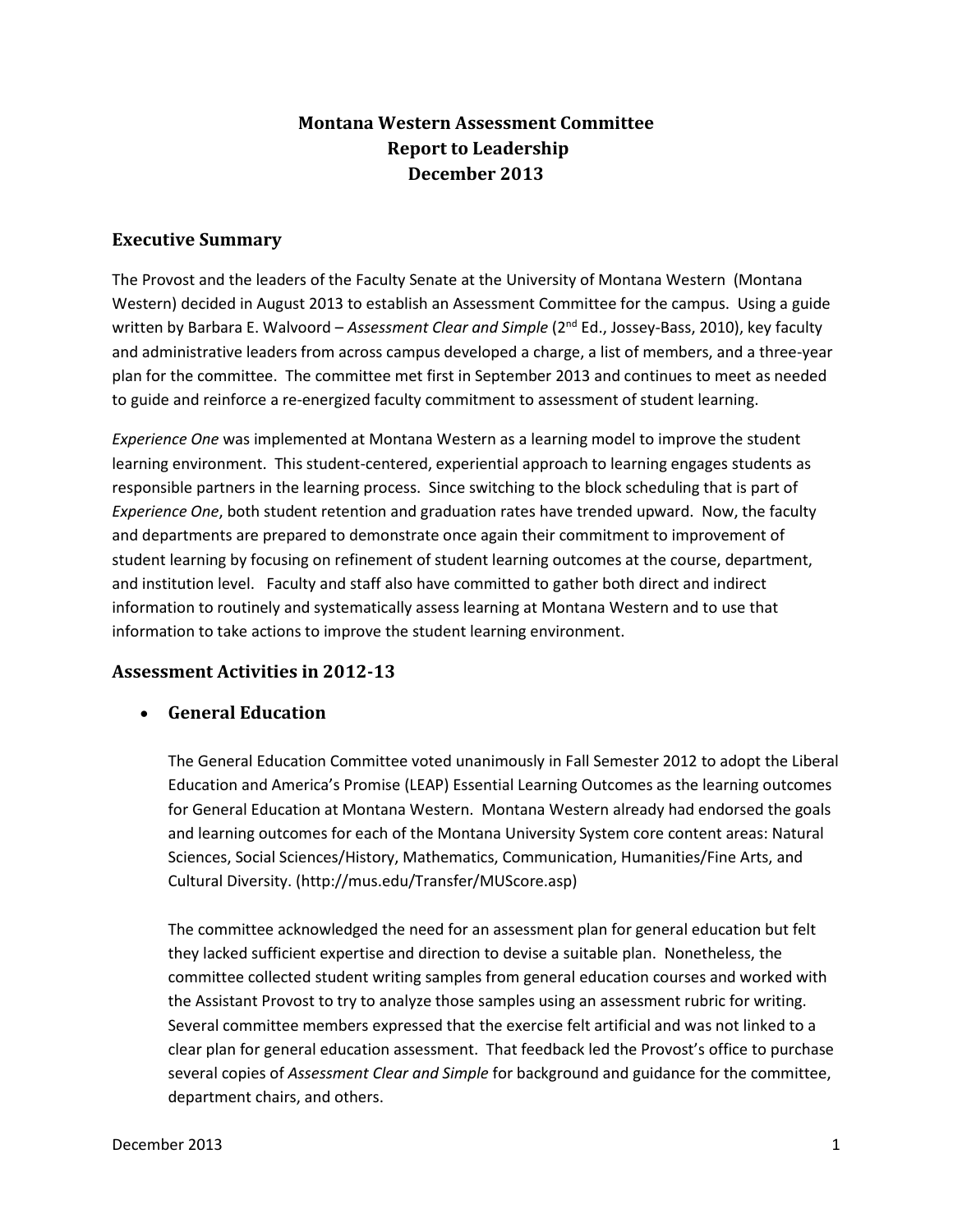### • **Program Assessment**

The Assessment Committee provided departments with a paper template for reporting on their department assessments of student learning. Those reports are posted on the Provost's Moodle site. Montana Western's School of Education, Business and Technology already have implemented assessment of learning outcomes as part of their specialized accreditation.

As expected with a new process, reports were uneven. Many departments did not express their learning outcomes in standardized format. Also, many reported on activities undertaken or data gathered but were less specific on action plans. What was more encouraging was the serious participation of all the departments and the faculty discussion within their departmental groups about assessment plans and processes. The Assessment Committee initiated development of an electronic survey that faculty may use to report learning outcomes following a standardized procedure. [A summary of department targeted areas for improvement, action plans, and resource requests is appended to this report.]

#### • **Student Success**

Student Affairs regularly administers a three-page student feedback survey and a one-page athletic interest survey. Both surveys are administered at the end of fall term. Respondents live primarily on-campus and are first or second year students (82%). Satisfaction with campus environment and services has remained fairly high and consistent from year to year. However, there was a noted drop in the percentage of respondents who reported participation in student activities. This might have been an expression of confusion about the question since only 55% of survey completers answered that specific question. Because student engagement is an important marker for student retention and success, student affairs and student government are working to increase the marketing of activities and will continue to monitor future survey results.

Survey respondents and other students this past year expressed frustration with the speed and coverage of wireless internet services on campus. In response to student concerns and concerns from other campus sectors, the administrative team allocated resources towards upgrade of the residence hall system in fall 2013. Additional wireless upgrades across campus are scheduled for spring 2014.

With the hiring of a new staff person with considerable experience, the career services center last year was able to tailor services to fit better the needs of students who use the center. Changes included the purchase of "Optimal Resume Services" for current students and alumni; utilization of MCIS, MBTI for career explorations; and reinstatement of Wednesday workshops that cover topics related to student retention and career exploration/placement. In response to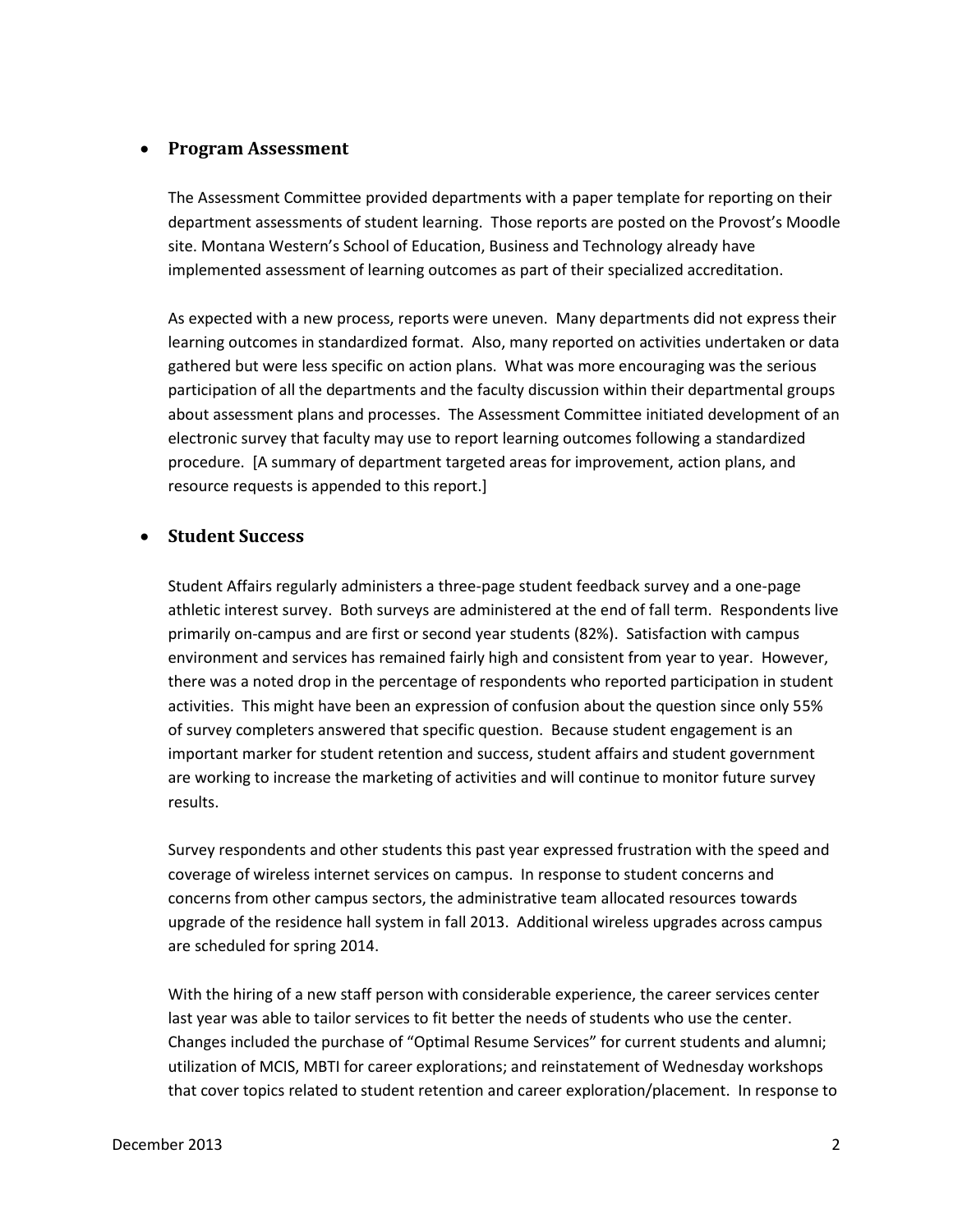feedback from students and prospective employers, the career services center also is in the process of modifying the management of placement files for the education students.

# • **Institutional Research**

This last year, Montana Western was able to hire a new director of institutional research (IR) who came with considerable experience in using IR data to support assessment. Institutional Research at Montana Western has been operating at a Tier I Level - Technical and Analytical Intelligence, but hopes to move into Tier II - Issue Intelligence. [Patrick T. Terenzini. "On the Nature of Institutional Research and the Knowledge and Skills it Requires." 1993. *Research in Higher Education* Vol.34, No.1 (Springer)] With the new IR leadership, Montana Western will progress from accessing basic data and information as needed to the regular practice of analyzing, discussing, and using IR data to determine impact and interconnection across the whole campus community. [See IR Plan at (link).]

For 2012-13, IR reports on census, retention, and completion, added to the understanding of the assessment committee. Census for Fall 2013 remained relatively stable at 1364 FTE, down just 2.5% from Fall 2012. Retention of first-time full-time students from Fall 2012 to Fall 2013 also was essentially stable, and the impact of *Experience One* is reflected in the 6-year graduation rate for those seeking bachelor degrees that has increased by 18% since the transition was made in 2005.

Data of concern are the reports of total credit hours at graduation with Montana Western graduates with bachelor degrees averaging 144 hours total credit accumulation. As the IR office helps contribute data for Montana Western's participation in Complete College America, credit accumulation will be monitored more proactively. The goal will be to get students to move forward steadily to obtain needed credits while still helping students refrain from taking unnecessary credits that could increase their costs.

# **Assessment Activities in Progress (AY 2013-14)**

- The Assessment Committee and the General Education Committee are helping to organize local workshops and/or mentoring activities to assist faculty in the writing of clear learning outcomes.
- The Assessment Committee will monitor the mandatory inclusion of learning outcomes in course syllabi and will provide feedback to departments as needed.
- Members of the assessment committee will be available to help departments strengthen their assessment plans and annual assessment reports.
- The Assessment Committee will receive the General Education Committee's report in April 2014.
- The Assessment Committee will review the annual department assessment reports and the minutes from the departments' annual assessment meetings. [ Due May 31, 2014]
- The Assessment Committee will review factors contributing to excessive credit accumulation by our graduates and will recommend changes as needed.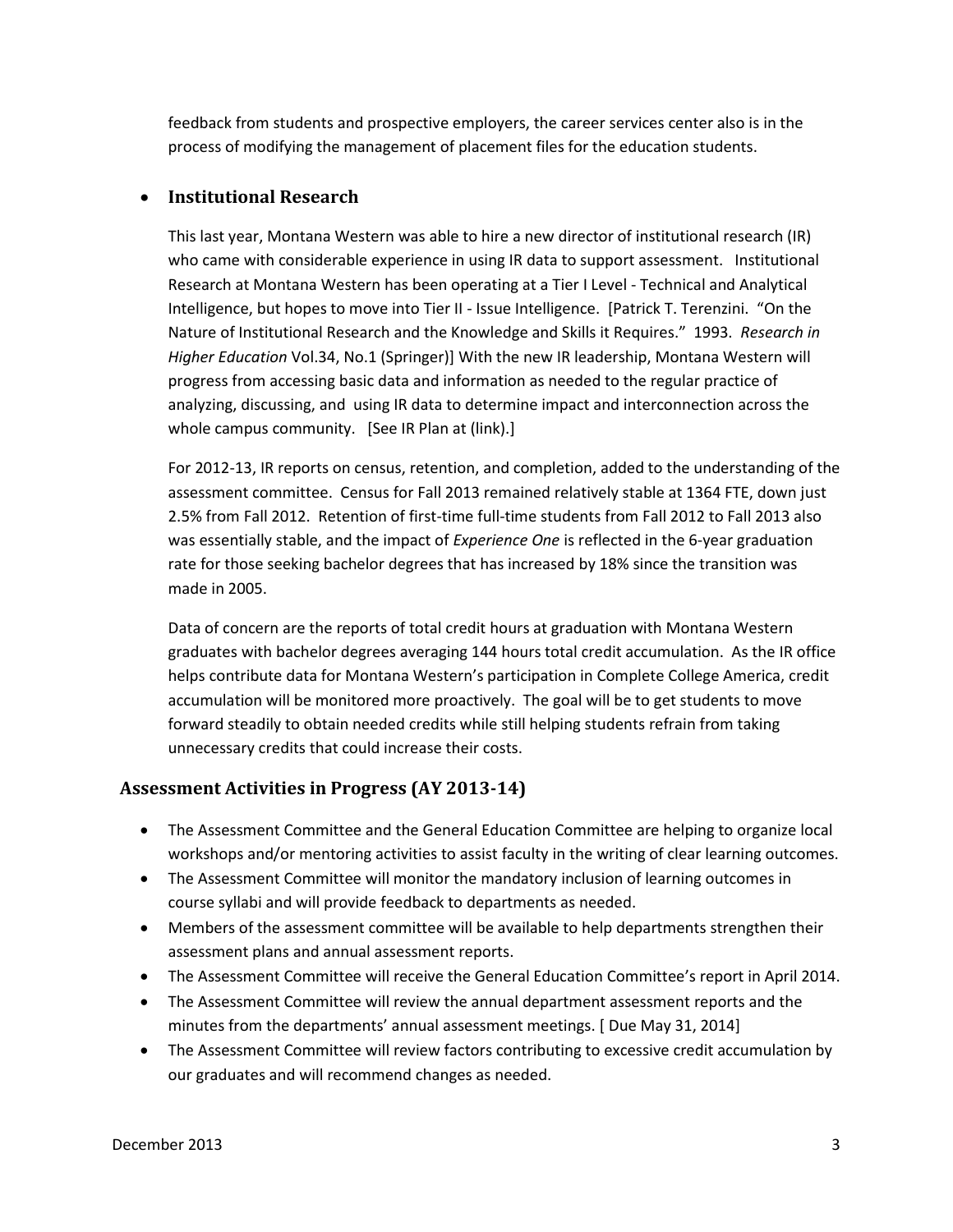• As the entity charged with reporting on student learning assessment to Montana Western's decision makers, the Assessment Committee will synthesize all sources of information relevant to student learning outcomes and will produce an annual report with recommendations for action. That report shall be presented to the Provost and Faculty Senate by October 1<sup>st</sup> each year.

## **Recommendations**

Based on findings in the departmental assessment reports for 2012 – 2013, the Assessment Committee presents the following recommendations. These recommendations are presented as starting points for program improvements, and should not be viewed as limiting actions. Furthermore, these recommendations span a range of both short-term and long-term approaches. It is not expected that Montana Western would immediately adopt all of these steps. All recommendations should be considered and implemented as institutional resources allow.

1. All undergraduates need explicit instruction in effective reading, writing, and public speaking skills throughout their college careers, in order to master course content and transfer their learning to career and lifetime pursuits. For students who come to the university significantly underprepared in these skills, remediation should be provided.

The committee requests that the university administrative and faculty leadership consider the following actions:

- expand the hours of service for the Montana Western Learning Center, and strengthen tutors' skills in supporting academic reading and writing;
- develop a system to assess incoming students' reading and writing skills;
- identify courses across the curriculum that can serve as reading-, writing-, and speechintensive courses;
- provide professional development for faculty who teach reading-, writing-, and speechintensive courses;
- develop a remedial reading course that can be linked to a variety of reading-intensive courses;
- hire a faculty member trained in teaching reading to adults.
- 2. The General Education Committee and the various academic departments need support to continue the work they have begun in developing and maintaining their assessment systems. The Assessment Committee recommends that the university administrative leadership consider hiring a full-time staff member to assist the academic departments (particularly those departments with national accreditation processes already in place) and